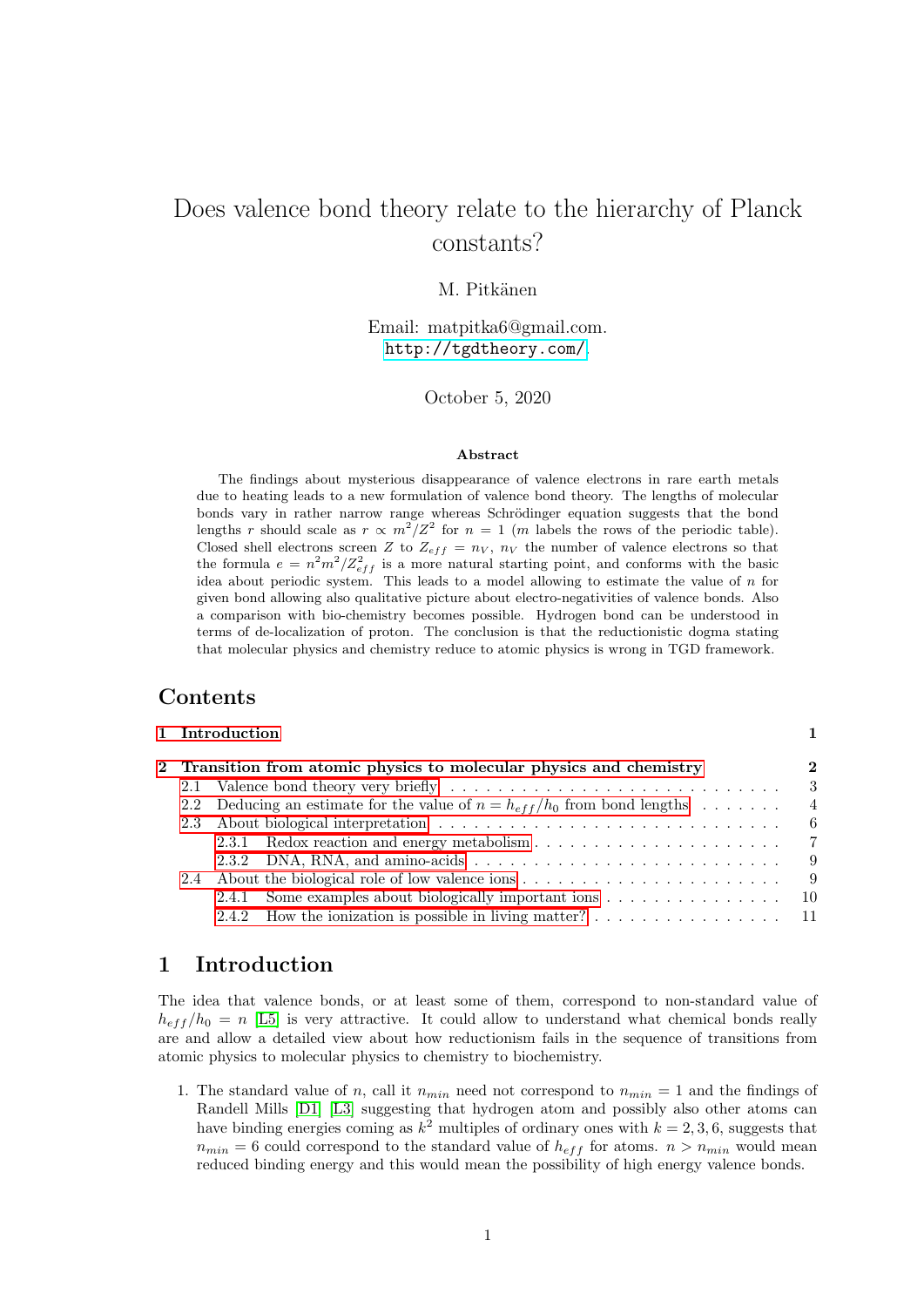- 2. The binding energy of atom would scale as  $1/n^2$  so that for non-standard values of  $n > n_{min}$ would correspond to smaller binding energy scale. The finding that heating of rare-earth atoms leads to a disappearance of some valence electrons  $[L6]$  suggests that the value of n for some valence electrons increases from  $n_{min}$  in these situation. The same effect might be achieved by irradiation at suitable photon energies corresponding to energy difference between ordinary state and dark state of electrons. An entire spectroscopy of atoms with dark valence electrons would be waiting to be discovered.
- 3.  $n > n_{min}$  would explain why valence bonds are carriers of metabolic energy liberated in catabolic part of metabolism. The temporary reduction of of  $n$  would induce a temporary localication by shortening of flux tubes and in turn make possible bio-catalysis by kicking the reactants over the potential wall making the reaction slow. The shortening of long flux tube bonds between reacts as the value of  $n$  is reduced could explain why bio-molecules are able to find each other in the molecular crowd.
- 4. The Bohr radii of valence electrons of atoms scale as  $a_B \propto m^2/Z_{eff}^2$ , where m (usually denoted by  $n$ ) is the principal quantum number determining the value of energy in the model based on Schrödinger equation.  $Z_{eff}$  is in good approximation equal to the unscreened nuclear charge  $Z_{eff} = n_V$  equal to the number of valence electrons. If the superposition of atomic orbitals restricted to valence bonds is the essence in the formation of molecules, one an argue that the lengths of bonds and radii of molecules should decrease rapidly with  $Z_{eff}$ . However, the empirical fact is that the bond lengths vary in a rather narrow range, roughly by factor 2!

The solution of the problem looks rather unique.

1. The value of n assignable to the valence bond is scaled so that  $nm/Z_{eff}$  is near to unity so that the Bohr radius is near to that for hydrogen atom.  $Z_{eff}$  is naturally the charge unscreened by the closed electron shells and equal to the number  $Z_{eff} = n_V$  of valence electrons. This conforms with the periodicity of the periodic table. Since the value of  $n$  is same for both bonded atoms, the value of Bohr radii differ which implies that electronic charge is shifted towards the atom with larger  $n<sub>V</sub>$  and electro-negativities of atoms parameterizing this behavior are different for the atoms of the bond. This conforms qualitatively with the valence bond theory.

For  $n > n_{min}$  one would have  $a_B \propto (n^2/n_{min})^2 m^2/Z_{eff}^2$ , and if  $nm/(n_{min}Z_{eff})$  is constant in reasonable approximation, the estimate for bond length does not depend much on Z. Could the weak variation of bond lengths be a direct indication that the reduction of molecular physics to atomic physics fails? Also the size of atoms in lattice about  $2a_B(H)$ (one Angström) depends only weakly on  $Z_{eff}$ : could the constancy of  $nm/(n_{min}Z_{eff})$  be true in reasonable approximation also for lattice bonds?

2. The predicted lengths of valence bonds should be realistic: this forces  $n > n_H$  and  $n \propto Z_{eff}$ is a rough guess. One should also understand the values of electro-negativities  $\chi(X)$  allowing quantitative understanding about the distribution of charge along the bond. The bond lengths assignable to the bonded atoms are in general different and the one one with shorter bond length for electrons is expected to be more electronegative since the electrons for it are less de-localized.

## <span id="page-1-0"></span>2 Transition from atomic physics to molecular physics and chemistry

The transitions from atomic physics to chemistry and from chemistry to organic and bio-chemistries are poorly understood and the reductionistic dogma remain a mere belief. Could the valence bonds associated with magnetic flux tubes in TGD Universe and correspond to a non-standard value of n scaling up the value of Bohr radius by  $n^2$ ? Could valence electron pairs form analogs of Cooper pairs with the length of bond defining the size scale of the Cooper pair. This could happen in aromatic cycles playing crucial role in molecular biology. Could various high energy valence bonds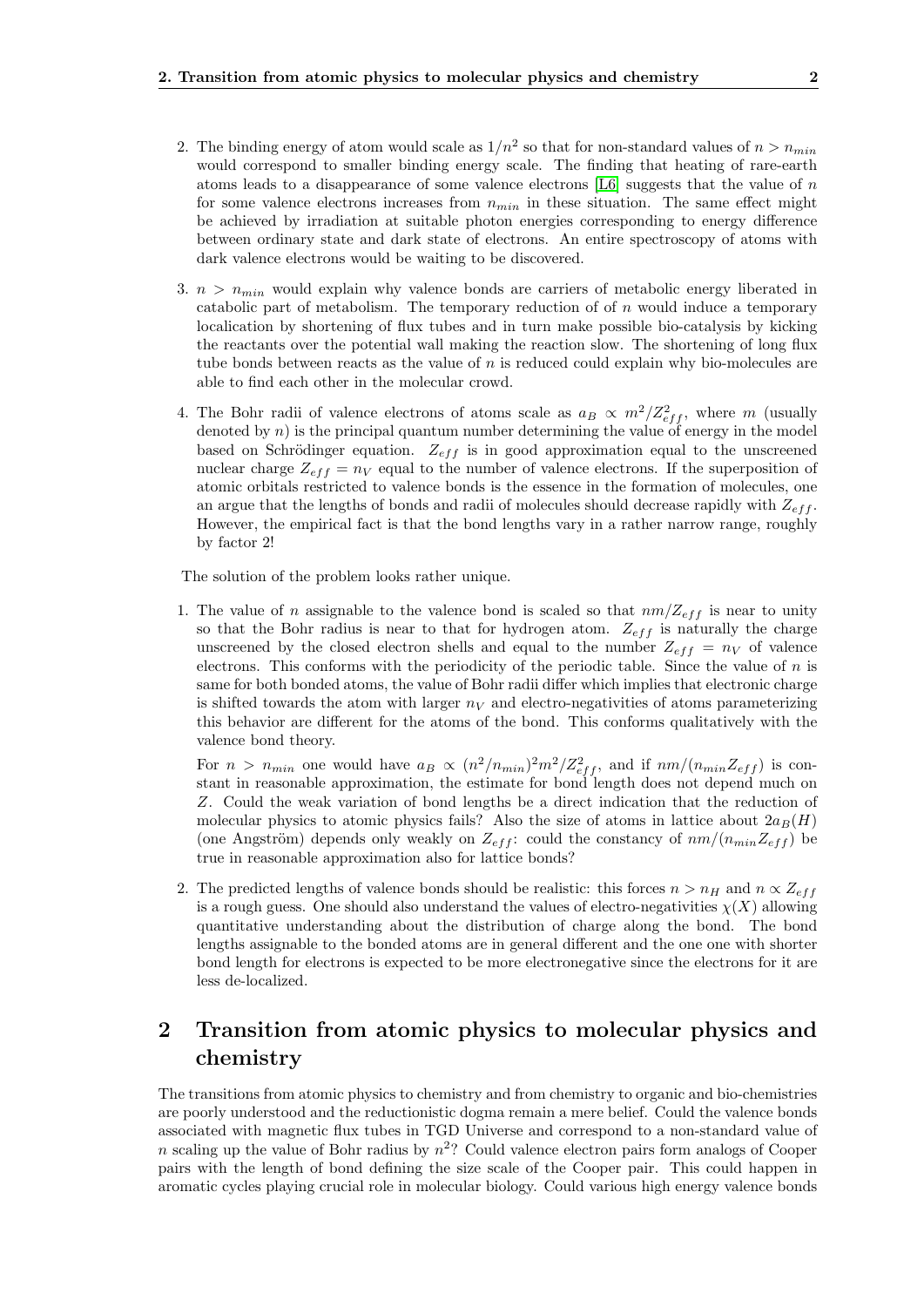making possible the storage of metabolic energy correspond to valence bonds with  $n > n_{min}$ possessing therefore smaller binding energy.

One has several options.

- 1. U-shaped flux tube along single space-time sheet. U-shape would minimize magnetic energy.
- 2. One could have closed flux tube going along first space-time sheet A, going to second sheet B through extremely short wormhole contact of size of order  $CP<sub>2</sub>$  radius, and returning back along B and back to A through wormhole contact. One would have a pair of flux tubes with opposite values of magnetic fields on top of each other in  $CP<sub>2</sub>$  direction. The net magnetic field experienced by a charged particle at QFT limit would vanish: I have called this structure wormhole magnetic field. For wormhole magnetic field the average magnetic field determining the magnetic field at QFT-GRT limit of TGD would vanish in good approximation.
- 3. One could have single flux tube at sheet A going to B through wormhole contact and returning back along different route along B and returning back through wormhole contact. For a network of flux tubes one could have closed magnetic paths. In this case, charged particles would experience the magnetic field of only single flux tube. This option looks very attractive and one could realize Cooper pairs having members at different space-time sheets. The flux could be also monopole flux possible in TGD Universe thanks to the homology of  $CP_2$ .

First and third option look natural in the chemistry of valence bond. The prediction would be that valence electrons are de-localized along these bonds. If the wave function behaves like hydrogen atom wave function it decays exponentially with distance from each atom and a superposition of orbitals would be in question. The Bohr radius would be proportional to  $n^2$  implying longer de-localization scale.

For hydrogen bonds proton would be de-localized as dark proton. This could represent transition from inorganic chemistry to organic chemistry. In TGD inspired quantum biology also other ions can be de-localized at magnetic flux tubes and these de-localizations represent a further steps away from atomic physics.

In biology n would serve as a kind of IQ for a system: understanding why this should be the case requires adelic physics serving as fusion of ordinary physics and physics of cognition represented by p-adic physics  $[K2]$  [\[L7\]](#page-11-4). The larger the value of n, the larger the maximal value of p-adic counterpart of entanglement negentropy, which is an analog of Shannon entropy but with algebraic number valued probability P appearing in  $log(P)$  replaced by its p-adic norm  $|P|_p$  for a suitable algebraic extension of rationals. This entropy can be negative and has in this case interpretation as information. The sum of real and p-adic entropies tends to be negative and has interpretation as a measure for conscious information.

#### <span id="page-2-0"></span>2.1 Valence bond theory very briefly

How to test this hypothesis about valence bonds? Electronegativity and oxidation/reduction serve as the basic notions in valence bond theory (see <http://tinyurl.com/y8wyd9zm>). Valence rule tells which bonds are favored. Bond lengths and electro-negativities are basic parameters characterizing bonds. Can one interpret these notions in terms of  $n = h_{eff}/h_0$  hierarchy of dark matters?

- 1. For atom, call it A, bonded to atoms B, C,.. the sum of valences of B, C,.. is the negative of the valence of A. For H-Cl and Na-Cl the valences are  $+1$  and  $-1$ . C as valence 4 (or equivalently -4) and CH<sub>4</sub> represents example of this compensation. For  $O_2= O=O$  one as double valence bond.
- 2. Bond length is the first key parameter allowing to get idea about valence bond. The table of Wikipedia article about the notion of bond length gives the bond lengths of C with other elements (see <http://tinyurl.com/ya4md73c>). Interestingly, C-H, C-C, C-O, C-N, C-S, C-Se bond lengths vary, which might have interpretation in terms of varying value of n: all bonds are important in biology. An alternative explanation for the variation would be that there are also other atoms involved.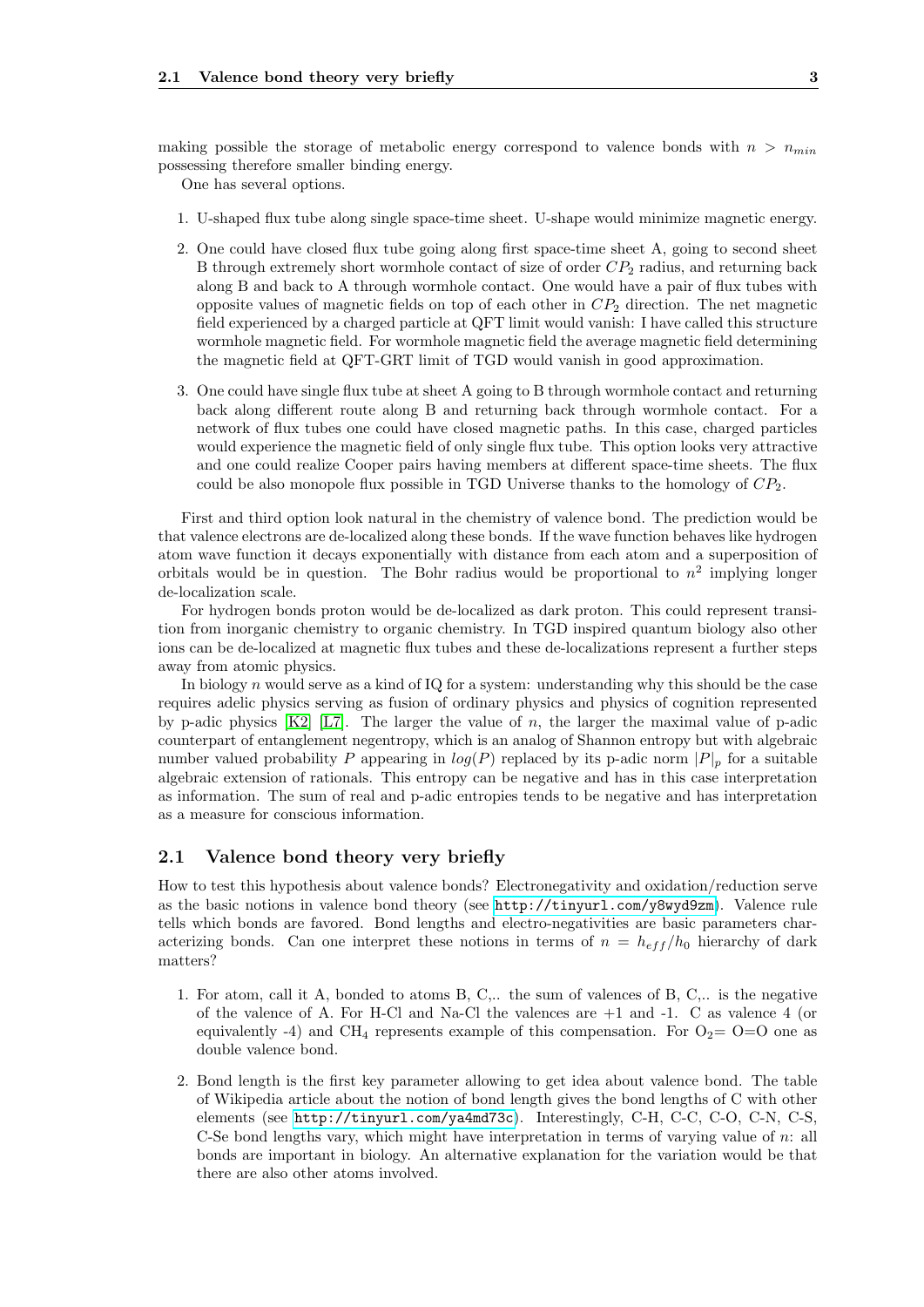The range of variation is [106, 112] pm for C-H; [120, 154] pm for C-C (the upper limit is achieved for diamond but even longer bond lengths are known), [147, 270] pm for C-N , [143, 215] pm for C-O (note that bond length for C-O-H is thus longer than for C-H), and [181, 255] pm for C-S.

Average bond lengths tend to decrease along the row of the periodic table and increase along column. The C-X bonds in hydrocarbons (alkenes, alkynes) are shorter than in organic polymers in general, which supports the view that they have as organic but non-living materia lower value of  $n$  than organic compounds in living matter. The bond lengths for C-metal bonds are rather long, for instance for C-Mg bond length is 207 pm, roughly twice C-H bond length.

3. Electronegativity  $\chi$  is second key parameter and allows a quantitative description of valence bonds. The rule is that the electrons of an atom with smaller electronegativity  $\chi$ , call it A, tend to be nearer to those of the atom B with higher value of  $\chi$ : one says that B oxidizes A and B is reduced. Both oxidation and reduction occur always and one talks about redox reactions, which are fundamental in biology. The term oxidation follows from the fact that oxygen  $O_2$  is the best known oxidant.

The values of electronegativity for various elements are listed in Wikipedia article (see [http:](http://tinyurl.com/pbh6r6c) [//tinyurl.com/pbh6r6c](http://tinyurl.com/pbh6r6c)) and give a rough idea about what happens for the valence electrons in various bonds. The reduction to two-atom level is only an approximation since the presence of other atoms modifies  $\chi$ . For instance, the electro-negativities of C for C=O and C-(O-H) are different.

For instance, one has  $\chi(X) \in \{2.20, .98, .93, 1.00\}$  for  $X \in \{H, Li, Na, Ca\}$  with  $(m, Z) \in$  $\{(1, 1), (2, 7), (3, 11), (4, 20)\}.$  Clearly, one has  $\chi(H) \sim 2\chi(X)$ .

A naive expectation is that the atom with the smaller value of  $n/Z$  is more electronegative (note that valence rule must be satisfied). Indeed, electronegativity increases along the row of the periodic table. Electronegativity decreases slowly along the column of periodic table except for the metals in the columns containing Cr, Mn, Fe, Co, Ni, Cu, Zn at top row. Understanding the explicit dependence between  $\chi(X)$  and  $a_B(x)$  and other parameters involved would require a more detailed model.

### <span id="page-3-0"></span>2.2 Deducing an estimate for the value of  $n = h_{eff}/h_0$  from bond lengths

Valence bond lengths provide information allowing to estimate the value of  $n = h_{eff}/h_0$ .

- 1. The expectation is that the bond length for bond A-B scales as the minimum of Bohr radius for the two atoms that is minimum value of  $a_B \propto (n/n_0)^2 m^2/Z^2$  for atoms A and B. Here one has  $n = h_{eff}/h_0$ , m (usually n) denotes the principal quantum number of valence electron, and Z the charge of the atomic nucleus.  $h = 6h_0$  suggested by the findings of Mills [\[L3\]](#page-11-1) is assumed. The atom with smaller value of  $m/Z$  should dictate the bond length. An interesting possibility to be considered in the sequel is that one has  $h_{eff} = nh$  but the most general option is  $h_{eff} = nh/6$ .
- 2. If bond length assumed to be of order Bohr radius as function of  $(Z_{eff}, m)$ , its reduction as function of  $m/Z_{eff}$  is quite too slow to be consistent with  $m^2/Z_{eff}^2$  behavior expected for ordinary Planck constant (see the table of <http://tinyurl.com/pbh6r6c>). The formula  $a_B \propto n^2 m^2/Z_{eff^2}^2$  (not generally true) and the increase of n as function of  $Z_{eff}$  compensating the reduction of  $a_B$  due to the increase of  $Z_{eff}$  for valence bonds is suggestive.

The first guess is that the formula  $a_B(nZ_{eff}/m) = a_H$  holds true apart from factor of order 2. This would explain why valence bond lengths vary in so narrow length scale range. This fact could be even seen as argument against the reduction of chemistry to atomic physics.

The model is based on the following arguments.

1. The value of  $n$  is same for both atoms at the ends of the bond. Since the Bohr radius of atom with smaller value of  $nm/Z_{eff}$  gives rise to a smaller de-localization length of orbitals, the value of  $n$  for heavier atom, call it  $X$ , determines the length of flux tube which should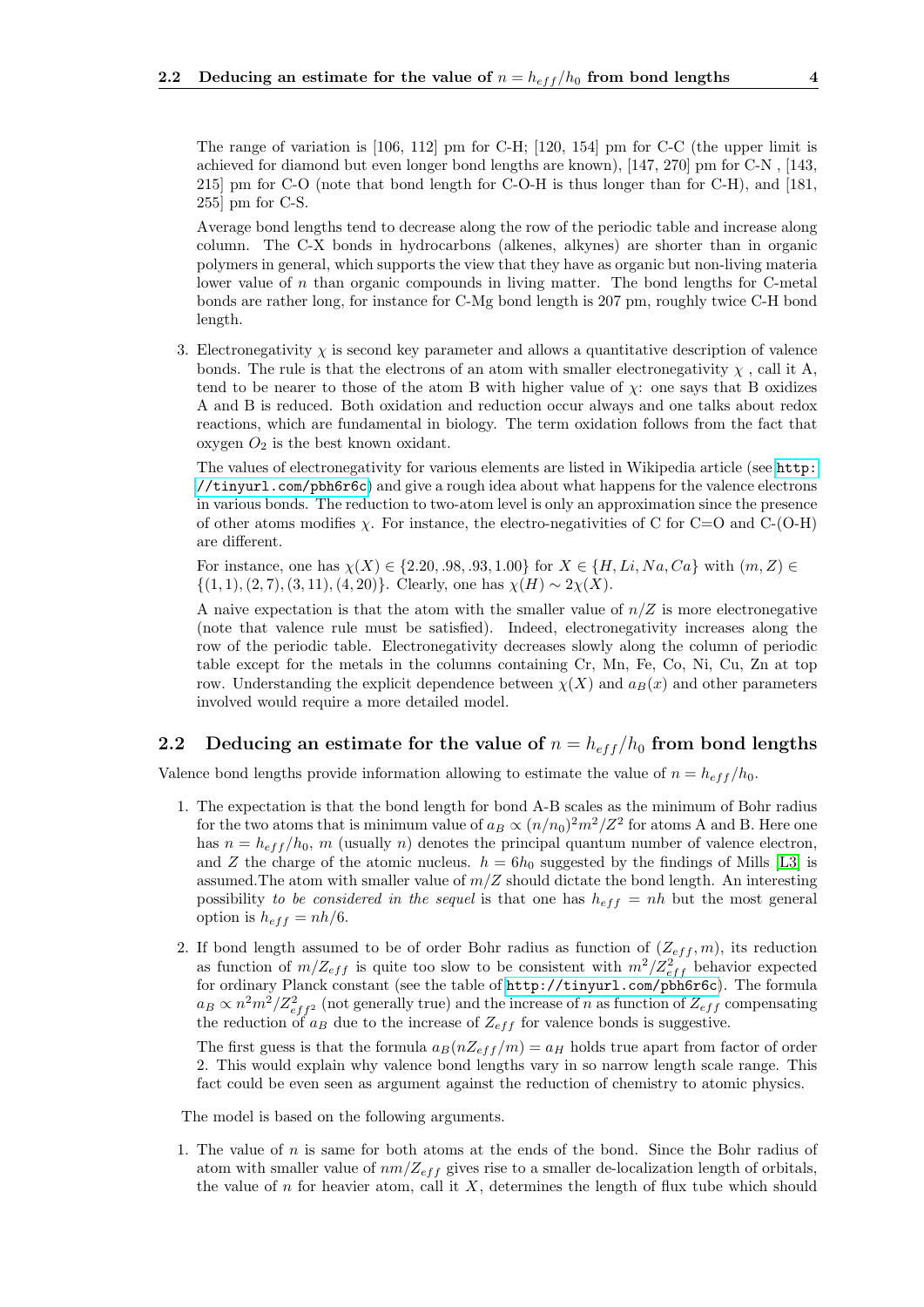be of order  $2 \times a(X)$ . Since the Bohr radius of the atoms with larger value of  $nm/Z_{eff}$  is longer, the electrons of this atom are more de-localized and tend to be nearer to atom with the smaller value of  $nm/Z_{eff}$ . The higher the value of Z with same value of m for both atoms the higher the electronegativity. This conforms with empirical facts.

- 2. The electronegativity of H is roughly twice the electronegativity of the alkali-atoms in the above example. The naive application of the above argument this would suggest that  $nm/Z_{eff}$  for alkali atoms must be larger than n so that de-localization of electron of alkali atom would make hydrogen atom more electronegative. This of course cannot be the case. The solution of the problem is that one cannot apply the rule without taking into account valence rule. For C, N, O, F and S, Cl the electro-negativities are higher than for H. Note that one has  $\chi(P) = 2.19 \sim \chi(H) = 2.20$ . Interestingly, P occurs with valence 5 in phosphate.
- 3.  $n(H) = 6$  suggested by the findings of Mills [\[D1\]](#page-10-1) [\[L3\]](#page-11-1) and will be assumed.

With these assumptions, one can consider two options fixing the value of  $n(X)$  using as a guideline empirical data about bond lengths telling that they vary in rather narrow rang  $\langle 2, 6 | a_H$ .

1. For Option I one would have  $a(X) = a_B(H)$  implying that all Bohr radii and bond lengths are same and equal to those for hydrogen. Bond length would be in good approximation twice the hydrogen atom Bohr radius:  $r = 2a_H$ . This condition is satisfied approximately for quite a number of bond lengths. The radii however vary roughly in the range  $[1,3] \times 2a_H$ .

Option I would give

$$
n^2(X) = (\frac{Z_{eff}}{m})^2 n^2(H) .
$$

For given row characterized by the value of  $m$  one would have

$$
n(Z,m) = \frac{Z_{eff}n_H}{m} = \frac{6Z_{eff}}{m}
$$

.

,

2.  $n_H = 6$  proportionality for n allows besides  $n = Z_{eff}n_H/m$  also more general option: call it Option II. One can have

$$
n(X, \frac{k}{l}) = \frac{l}{k} \times n(Z_{eff}, m) = \frac{l}{k} \times \frac{6Z_{eff}}{m}
$$

where  $k \in \{2,3,6\}$  is non-trivial divisor of  $n_H = 6$  besides. This scales the Bohr radius  $a(mn/Z_{eff}) = a_H$  to

$$
a(mn/Z_{eff}) = (l/k)^2 a_H.
$$

For instance,  $l/k = 3/2$  would give Bohr radius  $a(X) = 9a_H/4$  somewhat above  $2a_H$ .  $l/k =$ 4/3 would give Bohr radius  $16a_H/9$  and  $l/k = 5/3$  would give Bohr radius  $a(X) = 25a_H/9$ slightly below  $2a_H$ . The largest bond lengths are about  $6a_H$ . These two mechanisms could explain the variation of the bond length. This option would explain the bond lengths which  $1-3$  times the minimal bond length  $r = 2a_H$ .

3. The value of the Bohr radius is not affected much if  $n(Z_{eff}, m)$  is replaced with the nearest integer. This because for large enough n one the relative change  $\Delta r/r = \Delta a_B/a_B$  satisfies  $\Delta r/r \simeq 2\Delta n/n = (2m/Z_{eff}n_H)\Delta n = (m/3Z_{eff})\Delta n$ . This allows fine tuning of the bond length for both options.

Consider now different rows of the periodic table for Option I. The lengths for Option II can be deduced from this option by scaling by  $(k/l)^2$ ,  $l = 2, 3, 6$ .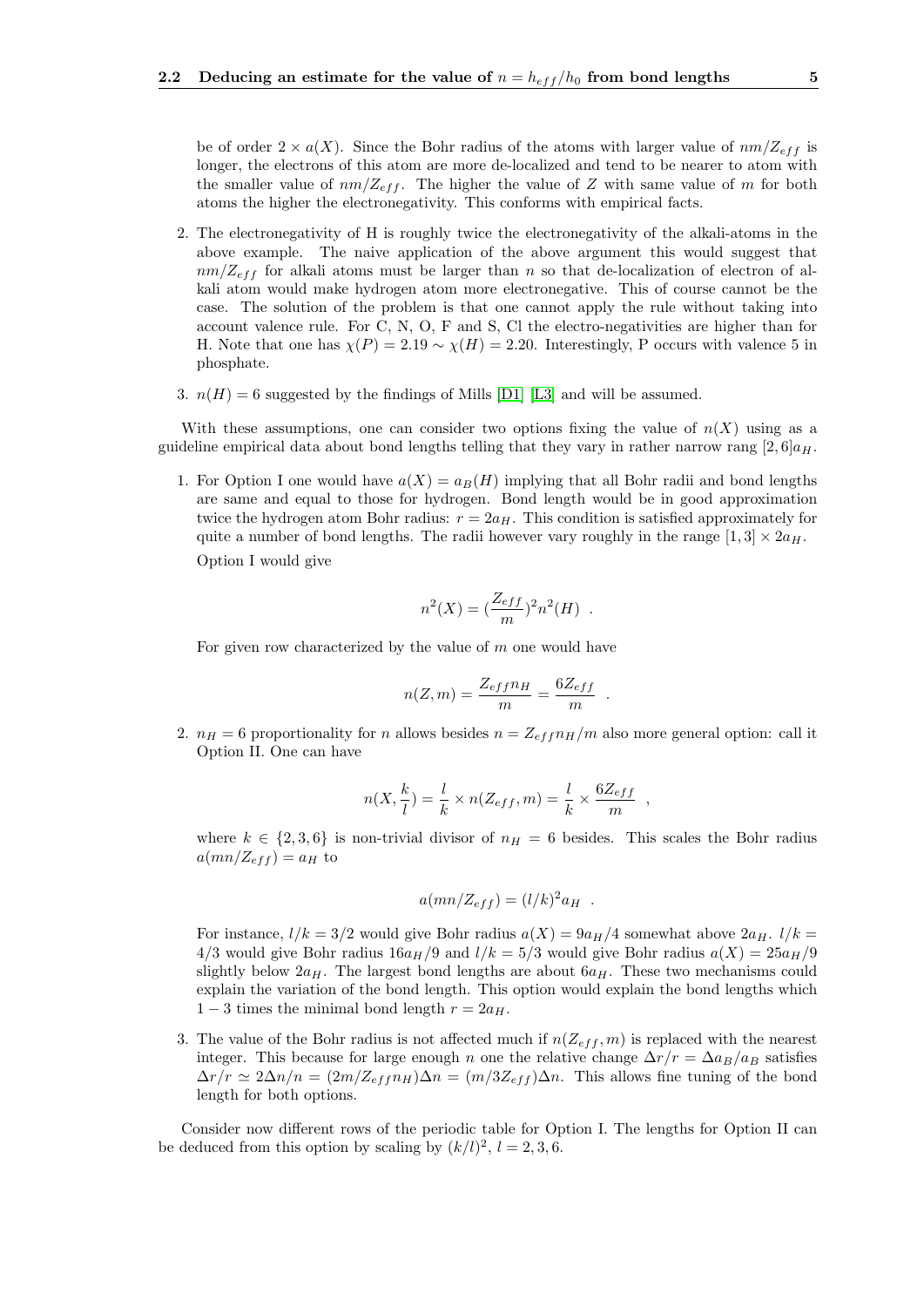- 1.  $m = 2$ : For  $X \in \{Li, Be, B, C, N, O, F\}$  with  $Z_{eff} \in \{1, ..., 7\}$  and  $m = 2$  one  $n(Z_{eff}, m) =$  $3Z_{eff} \in \{3, 6, ..., 18, 21, \}.$  The highest values of n are in this row and this might be of biological significance. Indeed, large  $n$  means large metabolic energy and C,N, and O are fundamental in metabolism.
- 2.  $m = 3$ : For  $X \in \{Na, Mg, Al, Si, P, S, Cl\}$  one has  $m = 3, Z_{eff} \in \{1, ..., 7\}$ . One  $n(Z_{eff}, m)$  $2Z_{eff} n(X) \in \{2, 4, ..., 14\}$ . The common values of n are in  $n = 6$  corresponding to Be and Al and to  $n = 12$  corresponding to C and S: note that also S corresponds to large metabolic energy. Note that P and S with  $n = 12, 14$  are also important in metabolism. Whereas the lighter atoms serve control purposes.
- 3.  $m = 4$ :  $X \in \{K, Ca, Sc\}$  have  $Z_{eff} \in \{1, 2, 3\}$ , metals  $\{Ti, V, Cr, Mn, Fe, Co, Ni, Cu, Zn\}$ have  $Z_{eff} \in \{4, ..., 12\}$  and  $\{Ga, Ge, As, Se, Br\}$  have  $Z_{eff} \in \{13, ..., 17\}$  have  $m = 4$ . One has  $n(Z_{eff}, m) = 3Z_{eff}/2$  having also half odd-integer values. This gives  $\{1, 3/2, 2\}$  for  $X \in \{K, Ca, Sc\}$  and  $\{5/2, ..., 17/2\}$  for  $\{Ti, V, Cr, Mn, Fe, Co, Ni, Cu, Zn\}$  and  $\{9, ..., 11\}$ for  $\{Ga, Ge, As, Se, Br\}$ . The total variation range for n is [1/2, 11].

Alkali atoms  $K, Ca$  and metals  $Mn, Fe, Co, Ni, Cu, Zn$  are biologically important. The corresponding metabolic energies are however not so large as for lower rows and this ions indeed seem to serve for control purposes. (Li,Be,B) and (V,Cu,Ga) have same values of  $n$ as also (Na,Mg,Al,Si,P) and (Sc,Mn,Co,Cu,As). Interestingly As is reported to play the role of P in some exotic metabolism.

One could understand the deviations of bond length from the ideal value by allowing small variations of  $n(Z_{eff}, m)$ . In particular, the replacement of half-odd integer with integer would not considerably affect the bond length.

- 4.  $m = 5$ : For  $m = 5$  the values of  $n(Z_{eff}, m)$  are not integers for the proposed model unless  $Z_{eff}$  is divisible by 5. One has  $Z_{eff} \in \{1,..18\}$ . The maximum integer value of n is 3. This allows only Nb, Pd,Sb. Could this relate to the fact that heavier atoms are not so important biologically? The atoms near these 3 atoms
- 5.  $m = 6$ : For  $n_H = 6$  one has  $n(Z_{eff}, m) = Z$  for  $m = 6$  atoms. Could integer valuedness mean that these atoms might be somehow special?
- 6. The scale of variation of n degreases with m and this suggests smaller scale of variation for both valence bond length and electron-negativity. The range for the variation of latter indeed decreases along the columns of the periodic table. Also the values of  $n$  decrease along the colum of the periodic table: also this conforms with the empirical facts.

To sum up, it seems that one can understand bond lengths quite satisfactory and deduce from the the values of n if the proposed model is accepted. The most important outcome would be explanation for the fact that bond lengths do not scale like  $(m/Z_{eff})^2$  as standard quantum theory would suggest.

#### <span id="page-5-0"></span>2.3 About biological interpretation

 $h_{eff}/h_0 = n$  (more general formula would be  $h_{eff}/h = n/6$ ) for valence bond serves as a kind of IQ and also for the metabolic energy carried by molecule in valence bonds. This suggests that biologically important molecules should have larger value n. One can test this hypothesis.

- 1. Difference in  $\chi$  means that valence electrons are shifted toward the more electro-negative atom of the valence bond. As found, the larger value of  $a_B(nm/Z_{eff})$  for the atom with smaller value of  $nm/Z_{eff}$  allows to understand why it is more electronegative.
- 2. By the above proposal large value of  $mn/Z_{eff}$  corresponds to long valence bond and therefore de-localization of valence electron to long scales. The length of valence bond presumably depends also on other parameters. In any case, bond length could be taken as a rough indication about the value of  $n$  associated with the bond and the above estimate for  $n$  can serve as a starting point. The variation of bond length might allow interpretation in terms of variation of n.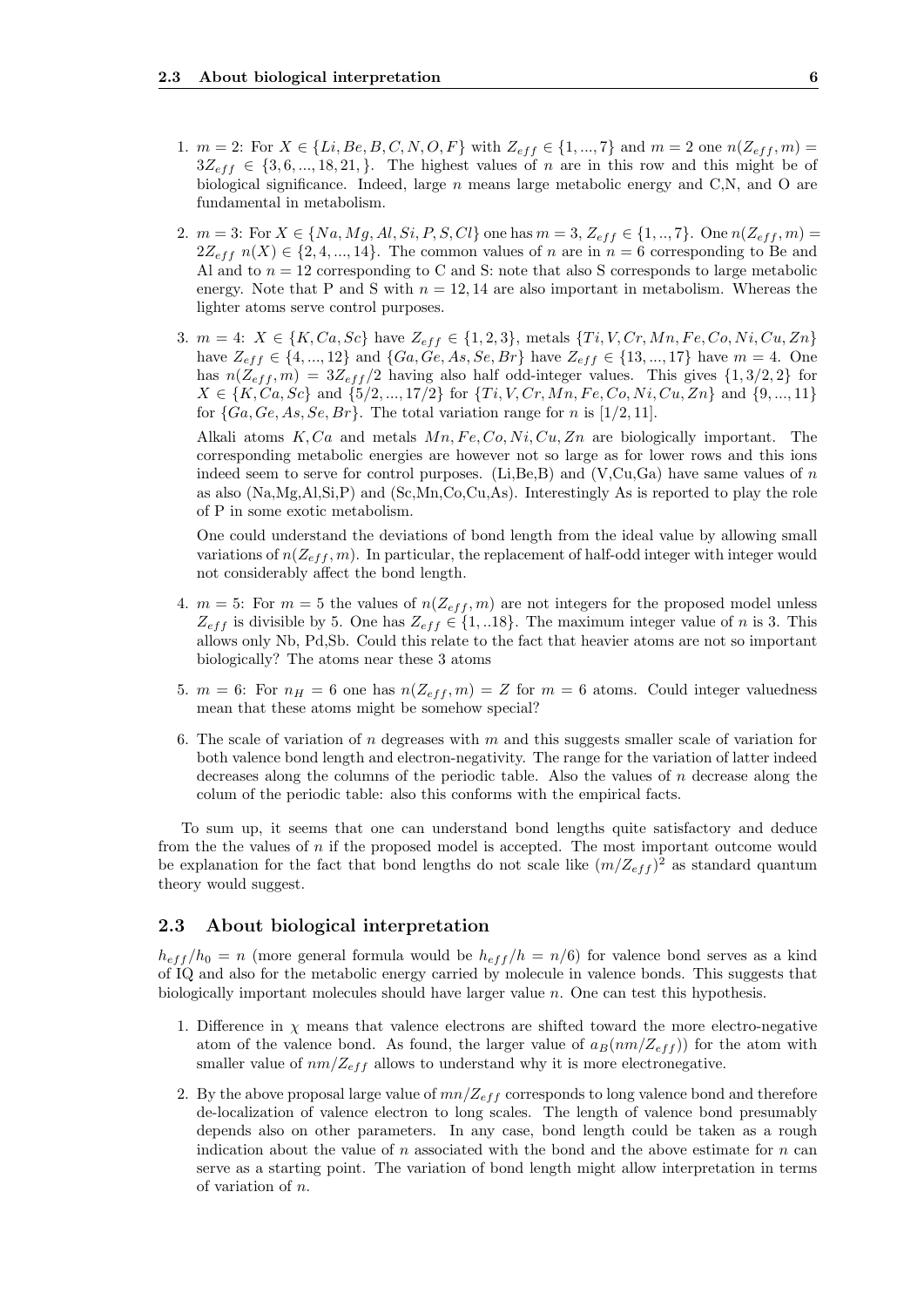3. The shortest bond lengths would correspond to smallest value of  $n$  possibly assignable to what is identified as waste in metabolic reactions. Small value of  $n$  also means large binding energy so that the waste molecules in cellular respiration should have short valence bonds. High energy phosphate bond (...P-O-P...) between two phosphates - say in ADP and ATP would correspond to a large value of  $n$  and the bond should be long. Note that P behaves as valence 5 element in phosphate.

Consider the possible implications in more detail.

1. C and Si atoms are expected to form linear polymer-like structures with long valence bonds and large and varying value of n proportional to  $Z_{eff} \simeq n_V$ ,  $n_V$  the number of valence electrons and guaranteeing that the bond length has correct value varying in rather narrow range. Of course, bonding of atoms with additional atoms as occurs in multi-phosphates could allow also linear structures. This could partially explain why life is Carbon based.

The proposed valence theory allows a view about the role of C. The length of C-H bond is determined by  $n(C)$  with larger  $n<sub>V</sub> (= 4)$  so that the valence electron tends to be nearer to C:  $\chi(C) = 2.55 \ge \chi(H) = 2.2$  conforms with this.  $n(C - H) = n(C - C)$  predicted. The high negentropy of C-H bond could explain why also C-H bonds are so typical in biology. Note that petroleum consists of carbohydrates and liberates energy, supporting the view that non-standard value of  $n$  is associated with the valence bonds also in this case.

Graphite is obtained by putting 2-D graphene layers on each other. In graphite C has valence bonds to 4 C:s and in graphene to 3 C:s. An interesting question is whether this might relate to some very special properties of graphene and whether it might correspond to larger than usual value of n. Not that these structures, in particular graphite, are much less dynamical than polymers.

2. Si is second candidate for the basic atom of life. The values of n for C-H bonds and C-C bonds are in good approximation proportional to  $n_V/m$  and in ratio  $n(m = 2, Z_{eff})/n(m = 1)$  $3, Z_{eff}$ )  $\simeq$  3/2.  $n(C) > n(Si)$  implies that C-H and C-C bonds are more negentropic and energetic favoring Carbon based life. Also the C-N and C-O bonds are more negentropic and energetic than Si-P and Si-S bonds.

Note also that  $\chi(S_i) = 1.9$  is smaller  $\chi(H) = 2.20$  so that the electron is nearer to H making it effectively negatively charged. Silanes (hydrosilicons) are very reactive. Also this could relate to the fact that Si based life is not realized.

#### <span id="page-6-0"></span>2.3.1 Redox reaction and energy metabolism

Oxidation means the transfer of electrons towards more electronegative atom - not necessary oxygen - and means shorter de-localization scale for electrons and shorter bond unless the value of n increases.

- 1. Oxidation happens when nutrients are catabolized so that they give the metabolic energy stored into the valence bonds, which could be rather stable due to the non-standard value of n. This rule would hold true quite generally. Bio-catalysis would temporarily reduce the value of n for various bonds and liberate energy allowing to kick the reacting molecules over the potential wall preventing the reaction.
- 2. Aerobic cell respiration relies on oxygen. At the bottom of the catabolic cascade is glucose  $C_6H_{12}$  O<sub>6</sub> decomposed into CO<sub>2</sub> = O = C = O and water. The liberated energy is used to transform ADP to ATP.  $C=O$  group acts as the functional group because C is effectively slightly positively charged and attracts negative ions and negative parts of molecules so that it is highly reactive. C=O bond length is 116 pm and considerably shorter than C-O bond length (in say C-O-H) (about 143 pm in paraffin, see <http://tinyurl.com/y95bkooa>). This conforms with the assumption that  $n$  is smallest in  $CO<sub>2</sub>$  so that in this sense it would be waste.

Note however that the value of n is higher than  $n = n_H = 6$  (taking seriously the findings of Mills [\[D1\]](#page-10-1) [\[L3\]](#page-11-1) also for O in CO<sub>2</sub>. This should relate to the special role of  $CO<sub>2</sub>$  and  $H<sub>2</sub>(O)$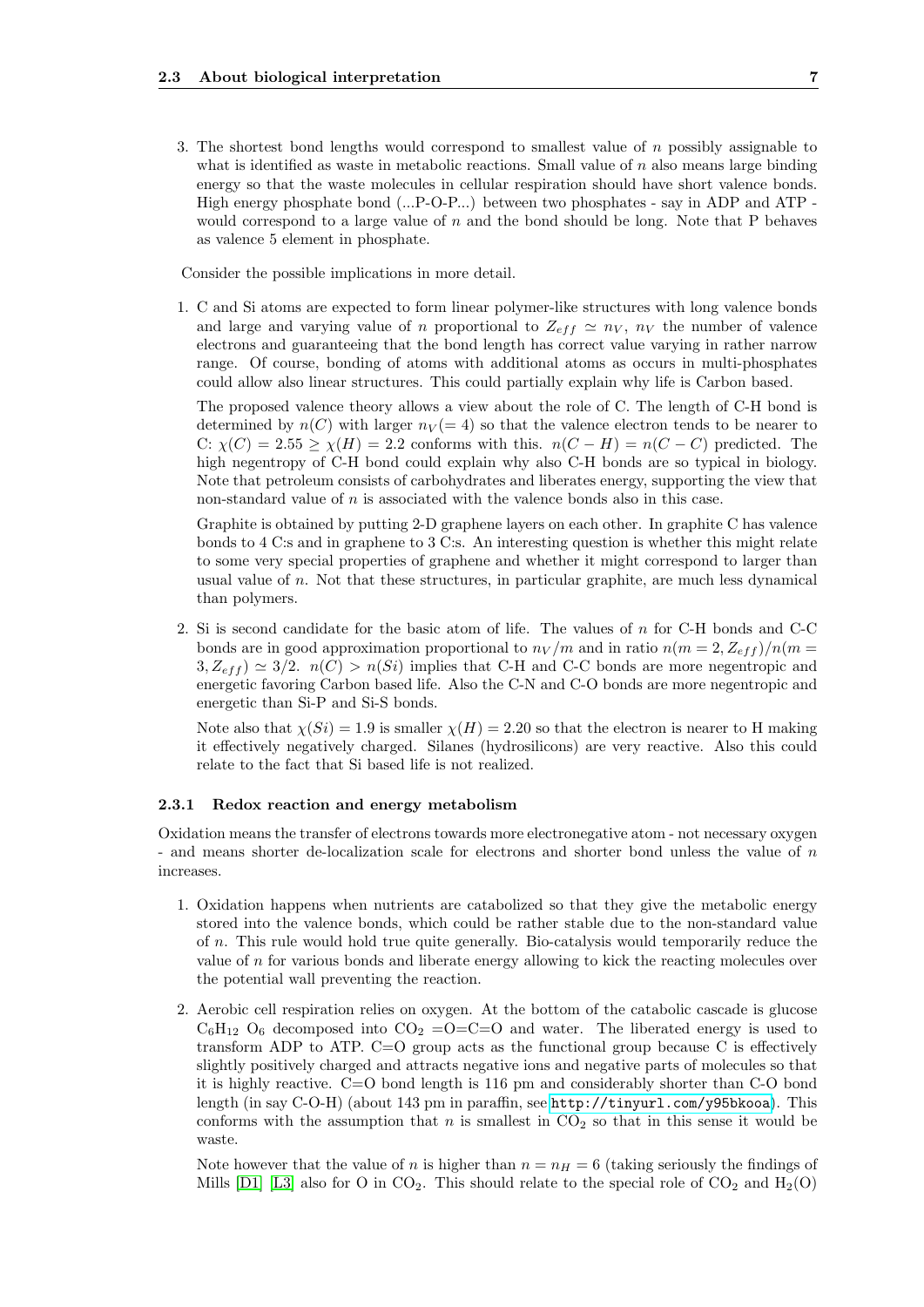concerning life. In fact, in both cases the value of  $n(O)$  for bonds involved is almost maximal possible in the entire periodic table. Only F has larger  $n$  but is too reactive. Hence O is optimal choice both negentropically and energetically. S is second candidate for the role of O but  $n(S)$  is by factor 2/3 smaller. Hence  $m = 2$  row of the periodic table is optimal for life.

Remark: A rough estimate of the proposed valence bond theory for the ratio of the values of  $n$  for C-C and C-O bonds assuming that all bonds have the same length would be  $n_V(O)/n_V(C) = 3/2.$ 

3. The waste products of metabolism should consist of compounds, which do not have C-C bonds, in particular molecules having only single C atom. The flux tubes associated with the valence bonds should have low value of  $n$  and correspond to low molecular IQ. Bond lengths and de-localization lengths should be short. The molecules should involve typically single carbon atom or no carbon atoms.

Carbon di-oxide  $CO<sub>2</sub>$  with valence structure  $O=C=O$  represents basic example about outcome of oxidation.  $CO<sub>2</sub>$  is the basic organic waste product of metabolism and indeed has especially short bond length. C=O group is functional since oxidation makes C slightly positively charged so that it attracts negative ions and negatively charged parts of molecules. Also ammonium  $NH<sub>3</sub>$  is waste product and now electrons are shifted towards N as one finds by comparing the electronegative of H and N appearing in the table of Wikipedia article (see <http://tinyurl.com/pbh6r6c>). As already noticed the notion of "waste" is only relative notion.

Urea  $(H_2-N)-C(=O)-(N-H_2)$  is second waste product. As a matter of fact, liver forms urea and water by combing  $CO<sub>2</sub>$  with two  $NH<sub>3</sub>$  (ammonium) molecules. Liver puts two waste molecules to single packet.

4. Also H2O has high negentropy and energy contents although it appears as "waste" in cell respiration. The presence of hydrogen bonds between water molecules gives rise to dark protons, which also affects the situation. Photosynthesis indeed has water and  $CO<sub>2</sub>$  input elements so that it makes sense for them to have high negentropy and energy content.

Remark: Solar light would generate negatively charged exclusion zones of Pollack [\[L1,](#page-11-5) [I3,](#page-11-6) [I2\]](#page-11-7) [\[L1\]](#page-11-5) crucial for life.

One can look the situation also from the view point of storage of metabolic energy and negentropy.

- 1. Hydroxy group O-H (see <http://tinyurl.com/y7uv924k>) attached to C appears in sugars with chemical formula  $C_nH_{2n}O_n$ . For the simplest hydrocarbons one would have formula  $C_nH_{2n}$  apart from boundary corrections at the ends of the polymer. Sugars store more metabolic energy than hydrocarbons and the valence theory should allow to understand this. The rough estimate of the proposed valence bond theory for the ratio of the values of  $n$  for C-O and C-H assuming that all bonds have the same length would be  $n_V(O)/n_V(C) = 3/2$ . This predicts that sugars are more negentropic and energetic than hydrocarbons.
- 2. C-O bond length is in the range [143,215] pm and C-H bond in the range [106,112] pm. The value of  $n$  for C-O-H bond must be higher than predicted by the assumption that the bonds have equal lengths. The replacement  $n(O) \rightarrow 3/2n(O)$  allowed by  $n_H = 6$  would predict that the ratio of C-H and C-O bond lengths is  $9/4$ . Smaller variations of  $n(O)$  are also possible. This would increase further the negentropy and energy contents of O and conform with Negentropy Maximization Principle (NMP), whose statistical form is a prediction of adelic TGD [\[L7\]](#page-11-4) [\[K2\]](#page-11-3).
- 3. The Wikipedia article about hydroxy group tells that compounds containing hydroxyl groups (O-H) tend to form hydrogen bonds forcing them to stick together. This would mean formation of dark protons and suggests formation of flux tube networks, which could be also behind the formation of water molecule clusters and be fundamental aspect in the formation of systems with life-like properties [\[L5\]](#page-11-0) (see <http://tinyurl.com/yassnhzb>). O-H is thus favored over H also for this reason.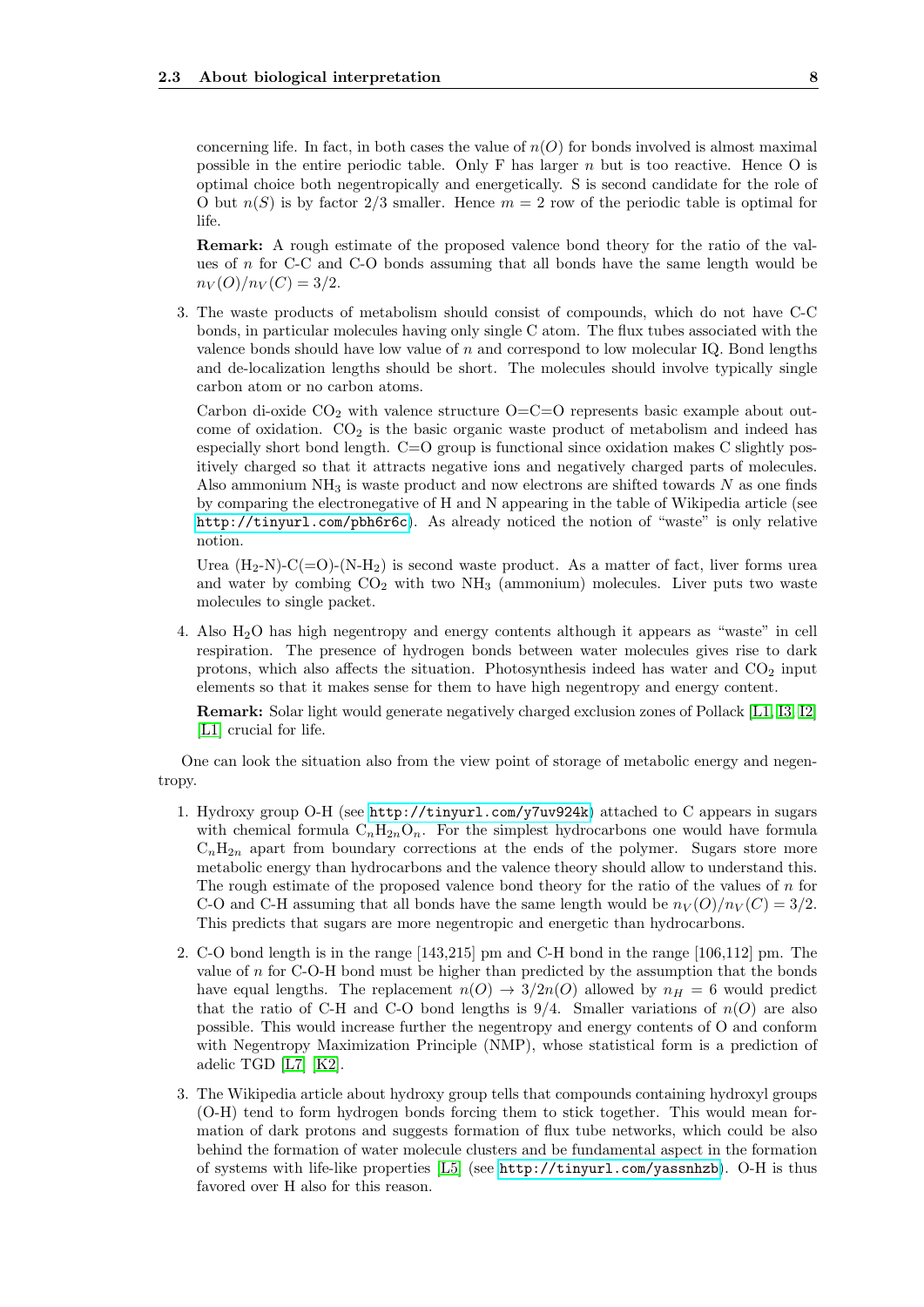4. One can understand also the somewhat mysterious high energy phosphate bond. Phosphate has chemical formula  $(P=O)O_3^-$ . In phosphate the contents of metabolic energy and negentropy are maximized for the proposed model for valence bonds since only F has higher value of n than O in the periodic table assuming that bond lengths are identical. The actual bond lengths require that the value of  $n(O)$  is even higher than this.

#### <span id="page-8-0"></span>2.3.2 DNA, RNA, and amino-acids

What about other biomolecules such as DNA and amino-acids?

1. DNA (see <http://tinyurl.com/cpndtse>) involves the backbone consisting of a sequence of phosphates  $(P=O)O_3^-$  and ribose molecules. The 6-cycles of ribose molecules contain 5 carbon atoms and one oxygen atom. As already noticed, phosphate has very high energy and negentropy contents. P has very nearly the same electronegativity (2.19) as H (2.20) and O has electronegativity 3.44 so that the P-O bonds resemble H-O bonds as far electronegativity is considered.

The aromatic 5- and 6-cycles of DNA involving de-localized electrons contain two N atoms besides C atoms. The electro-negativities are  $\xi(C) = 2.55$  and and  $\xi(N) = 3.04$  so that electrons should be nearer to N. The length of C-N bond is longer than C-C bond so that the values of n could be the same and n for  $C-N$  bond could be even higher than for  $C-C$ bond so that it would be more negentropic. This could explain why nitrogens are present in DNA rings rather than only carbon atoms. Note that DNA strands are connected by  $N \cdots N$ and  $N \cdots$  O hydrogen bonds possibly involving dark protons.

In RNA (see <http://tinyurl.com/cmvyw2r>) one C-H in the ribose is replaced with C-O-H in pentose ring. A, T, C, G are replaced with A, U, C, G (T is methylated form of U obtained by replacing -H with -CH3). Only short strands of RNA appear and RNA does not have double stranded form but has single stranded form forming double helix. An interesting question is why the replacement of C-H with C-O-H in the pentose inducing change in electronic charge distribution affects so dramatically the properties of DNA. O-H group is functional and involved with the formation of hydrogen bonds. Maybe quantum criticality of ribose has something to do with the widely different properties of DNA and RNA.

2. Amino-acids (see <http://tinyurl.com/jsphvgt>) have structural formula  $H_2N-$  ((C-H)-R)- $((C=O)H)-OH$ , where R is the residue responsible for the functional properties of the aminoacid. Amino-acid polymers have backbone involving N-C bonds formed between aminogroup N-H<sub>2</sub> and carboxyl group  $(C(=O)H)$ -OH by hydrolysis giving rise to peptide bond ...( $C(=O)H$ )-NH... plus H<sub>2</sub>O. Therefore the backbone consists of ...- $(C(=O)H)$ )-(NH)-...- $(C(=O)H)$ -(NH)... sequence containing  $((C-H)-R)$  between molecules of the backbone.

Assuming same N-C and C-C bond lengths the proposed valence band theory predicts  $n(N)$  $(n_V(N)/n_V(C)) = 5n(C)/4$  implying that higher content of metabolic energy and negentropy favors C-N bonds instead of C-C bonds. That the catabolism of peptides to sugars liberates metabolic energy conforms with this.

#### <span id="page-8-1"></span>2.4 About the biological role of low valence ions

A comment about the role of biologically important ions is in order. As a rule they tend to have low valence, especially those whose cyclotron frequencies for  $B_{end} = .2$  Gauss seem to be important biologically. The possibly existing valence bonds between atoms towards the left end of the rows of the periodic table  $(Li, Na, K, Ca, Mg, ...)$  - if they even exist at all - have low valence and low value n satisfying  $n \geq 6$  (note that the valence of the bond is the valence of the atom with higher valence).

1. The potential negentropy content of low valence bonds is low and also metabolic energy content defined as difference of energy from the situation in which one has  $n = 6$  derived from the experiments of Randell Mills [\[L3\]](#page-11-1). Thus low valence bonds are not important for metabolism.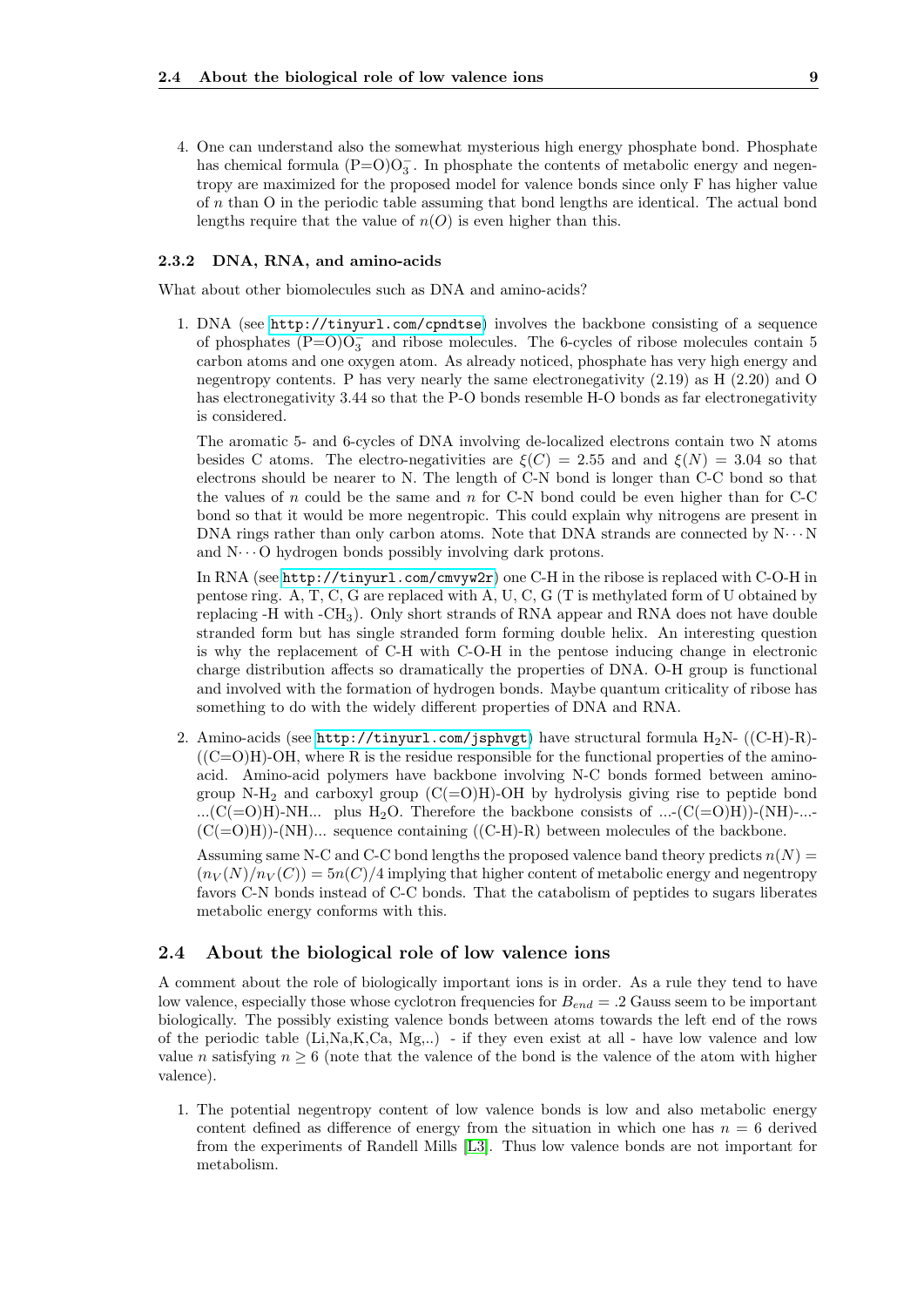2. Low valence ions have however different role: they appear as biologically important positive ions important for the communications to and control by MB. For instance, dark photons with cyclotron frequencies in magnetic fields of flux tubes would be involved with control by dark photons. These dark photons could also transfer energy to MB. The values of  $n$  for dark photons can be as high as  $n \sim 10^{12}$  or even higher from the condition that the energies of dark photons with frequencies in EEG range are above thermal energy or even in visible and UV range for bio-photons.

Values of n for dark ions could be thus much higher than for electrons at valence bonds if their cyclotron energies correspond to dark photon energies. Dark photons and dark cyclotron condensates would represent a higher level of evolutionary hierarchy and control and coordination in quite long length scales responsible for the quantum coherence of living matter.

**Remark:** Recall that the assumption  $\hbar_{eff} = \hbar_{gr} = GMm/v_0$ , where  $v_0 > c$  has dimensions of velocity,  $m$  mass of the charged particle, and  $M$  some large mass, guarantees universality of cyclotron energy spectrum (spectrum of bio-photons in visible and UV range). This gives  $n \sim 10^{13}$  for 10 Hz cyclotron frequency photon energy about 1 eV. Fe<sup>++</sup> has  $f_c = 10$  Hz in  $B_{end} = .2$  Gauss.

#### <span id="page-9-0"></span>2.4.1 Some examples about biologically important ions

One can consider some examples about biologically important ions.

- 1. In TGD protons  $H^+$  appear as dark protons. The small value of the atomic binding energy would explain why hydrogen appears as ion: dark atoms with this value of  $n$  would have extremely large size. Dark protons need not of course have the value of n characterizing dark EEG photons. Rather, entire hierarchy of frequency scales is expected ranging down to the energies of IR photons still above the thermal energy.
- 2. Hydrogen bond carrying de-localized proton would serve as the simplest example and be associated with magnetic flux tube. Hydrogen bonded water molecule clusters are crucial for life. Hydrogen bonds are also formed between OH groups of say water and some other high valence atoms.

Dark DNA/RNA/amino-acid/tRNA realized as dark proton sequences at magnetic flux tubes and realizing vertebrate genetic code (prediction) would be second realization giving rise to dark nuclei [\[L2,](#page-11-8) [L8\]](#page-11-9). Cell membrane as generalized Josephson junction would involve electronic Cooper pairs and dark protons or even their Cooper pairs [\[K1\]](#page-11-10). At microscopic level membrane proteins defining various ion channels and pumps would act as generalized Josephson junctions.

- 3. What about heavier ions? Their dark variants appear at MB and play a key role in TGD based model for quantum biology and neuroscience. They appear at flux tubes assignable to generalized Josephson junctions and at layers of MB in much longer scales (note that hydrogen bond is analogous to Josephson junction). Dark ions carrying much more information in BE condensates than dark valence electrons would serve control purposes whereas dark electrons at valence bonds would carry metabolic energy.
- 4. What about noble gases? Can one say that they have maximal valence or do they have vanishing valence and therefore  $n = 6$  as the findings of Mills suggest? If they had maximal valence they should be biologically important but they are not: thus  $n = 6$  identification is feasible. Ions at the right end of the rows of periodic table, say Cl<sup>−</sup> ion, are like noble gas atoms as far as valence is considered. The electronic negentropy of H-Cl understood as  $H^+$ bonded with Cl<sup>−</sup> (ionic bond rather than valence bond) and metabolic energy content would be minimal. Cl<sup>−</sup> could however form cyclotron condensates with a large value of  $n$ , which would explain its biological importance.

Amusingly, plastic balls in plasma of  $Ar<sup>+</sup>$  ions appear in the experiment demonstrating life like properties of this system ("breathing") [\[L5\]](#page-11-0).  $Ar^{+}$  would have maximal possible valence and thus maximal value of  $n$  and would appear at flux tubes.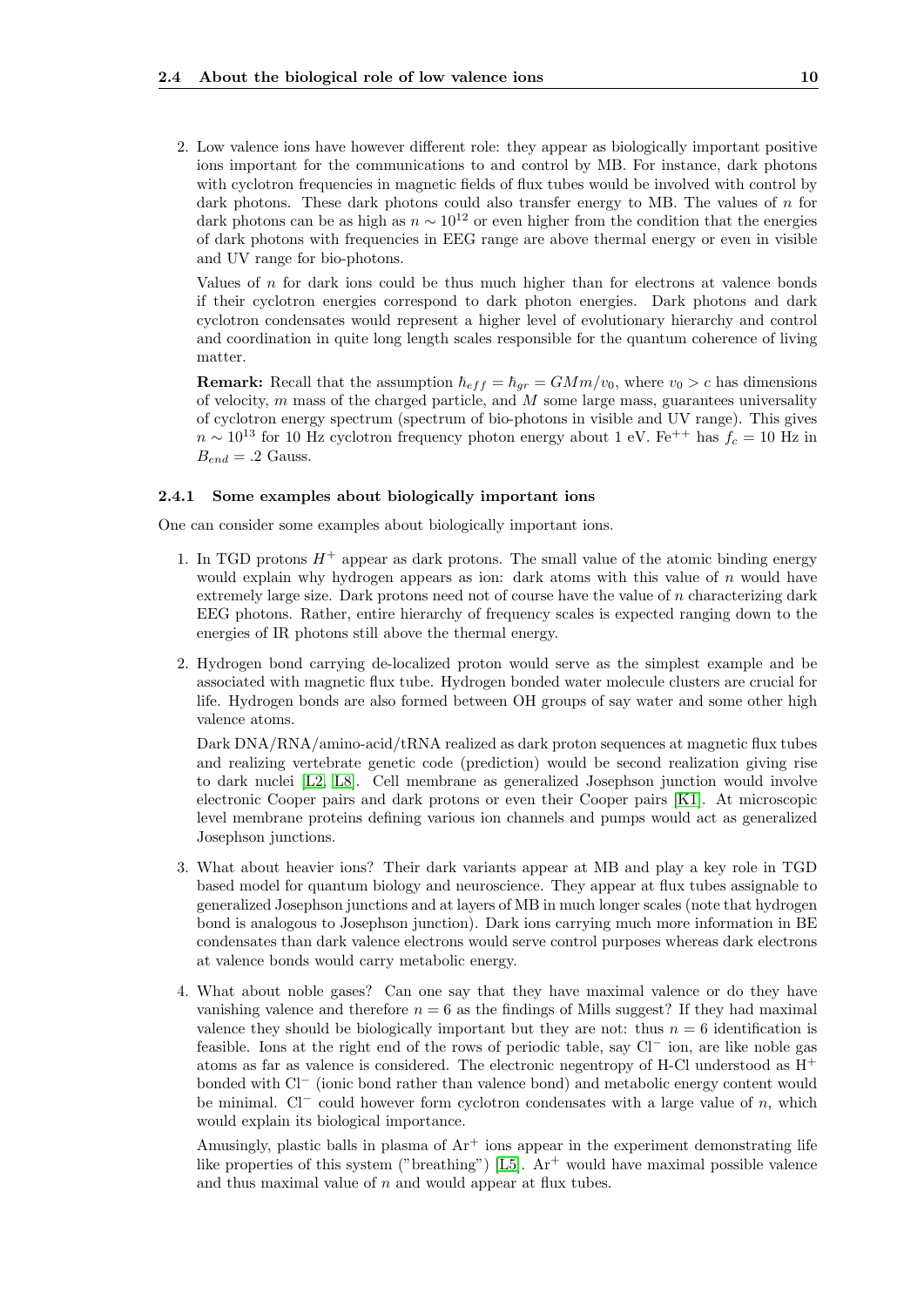#### <span id="page-10-0"></span>2.4.2 How the ionization is possible in living matter?

The appearance of ions in living matter looks mysterious. Same is true concerning ions in electrolytes. It is easy to talk about cold plasma but much more difficult to answer the question how this cold plasma can be created. Usually the formation of plasma involves ionization, which requires high temperature of order of the atomic binding energy for the valence electrons of the atom. For hydrogen atom the binding energy is around 13 eV, which corresponds to a temperature of roughly 130,000 Kelvin! This is three orders of magnitude higher than room temperature! In electrolyte the presence of rather weak electric fields cannot explain why the ionization takes place.

For some reason chemists and biologists do not spend much time in pondering fundamentals and theoreticians enjoying monthly salary have a highly irreverent attitude to these disciplines as an intellectual entertainment of lower life-forms. Therefore also this question has been guided under the rug and stayed there.

TGD based explanation for the paradox is simple. If the value of  $h_{eff}/h_0 = n$  for valence electrons is high enough, the binding energy, which is proportional to  $1/n^2$ , becomes so high that a photon with rather low energy, say infrared (IR) photon, can be ionize the dark atom. One can say that the atoms in this state are quantum critical, a small perturbation can ionize them.

- 1. In the TGD based model of cold fusion as dark nucleosynthesis the atoms would have  $n =$  $2^{12}$  = 2056 and the ionization would create dark nuclei as sequences of dark protons at magnetic flux tubes [\[L4\]](#page-11-11).
- 2. In the TGD based model for the analogs of  $DNA/RNA/amino-acid$  sequences/ $tRNA$  as dark proton sequences the value of n would be of the order of  $10<sup>6</sup>$  higher so that the distance between dark protons, would be a same as between DNA letters, about 3 Angstroms. For these values of n dark atoms are unstable at room temperatures.
- 3. In Pollack effect [\[L1,](#page-11-5) [I3,](#page-11-6) [I2\]](#page-11-7) [\[L1\]](#page-11-5) the irradiation by IR light or visible light or by pumping energy to the system by some other means produces negatively charged exclusion zones (EZs) in which water molecules form hexagonal layers and obey the effective stoichiometry  $H_{3/2}$ O. Part of protons (every fourth) goes to magnetic flux tubes as dark protons. How it is possible to create this state by IR radiation?
	- (a) The original assumption was that in second OH bond of water molecule is excited to a high energy state near to ionization energy so that IR photon can split the bond. The question is: why and how? Do the UV photons from solar radiation cause the excitation?
	- (b) A more elegant option is that the value of n for the second O-H bond is so large that the bond binding energy is so small that IR photon can split the bond. Solar UV photons could induce the dark excitation. Taking 5 eV as rough estimate for the bond binding energy in the normal state water, this requires the reduction of energy by a factor of order  $10^3$  to give IR energy .05 eV (energy scale assignable to the membrane potential eV). n would increase by factor of order  $2^5 = 32$  from its value for O-H bond according to standard chemistry. A small push by absorption of IR photon can split the O-H bond and create dark proton at flux tube. Any perturbation feeding to the system this energy can induce the kicking of dark proton to flux tube. The generalization of this mechanism to various atoms could be one of the basic mechanisms of quantum criticality in living matter.

# REFERENCES

## Condensed Matter Physics

<span id="page-10-1"></span>[D1] Mills R et al. Spectroscopic and NMR identification of novel hybrid ions in fractional quantum energy states formed by an exothermic reaction of atomic hydrogen with certain catalysts, 2003. Available at: <http://www.blacklightpower.com/techpapers.html>.